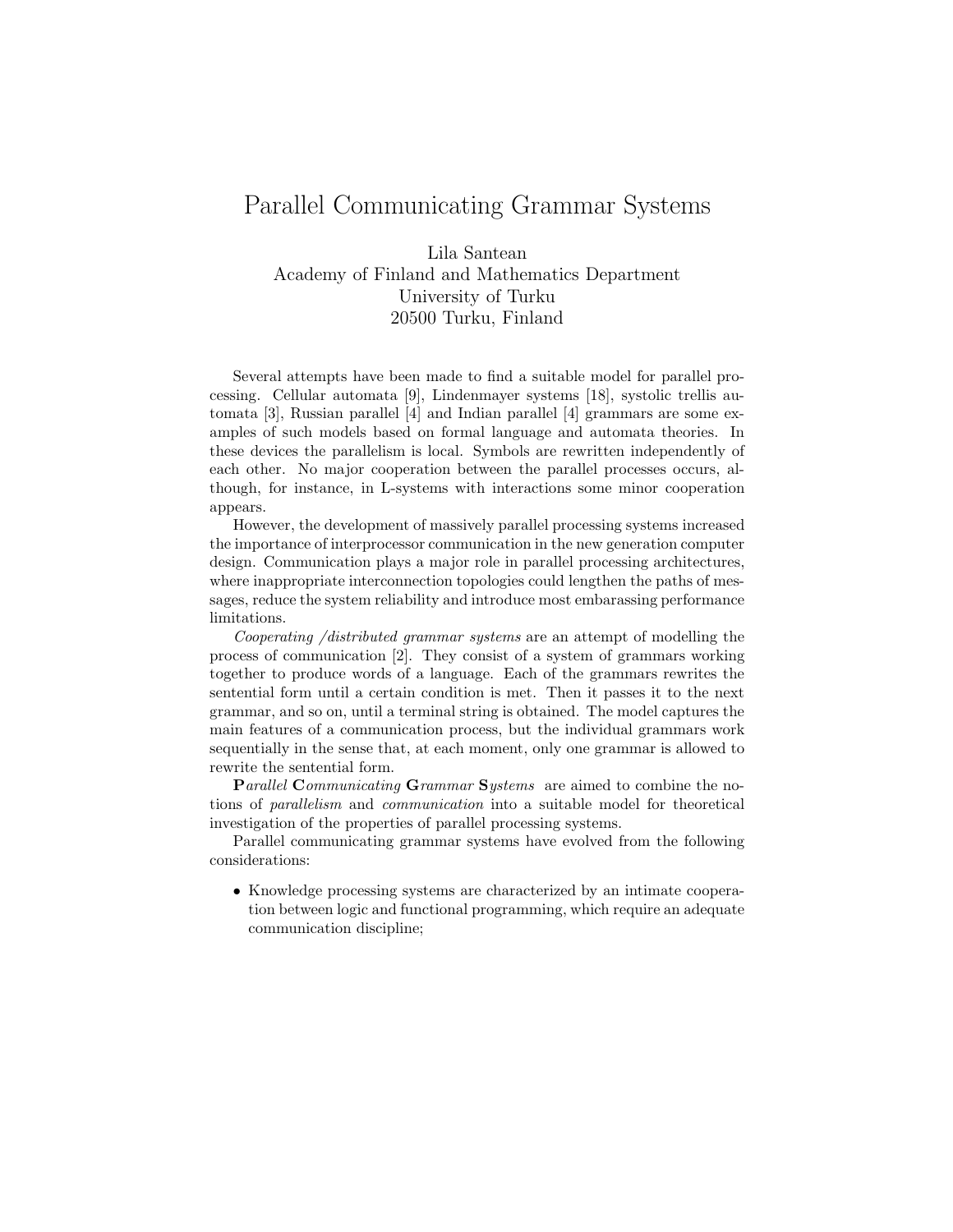- Processing requirements for knowledge based problem solving are of a different nature, making heterogeneous parallel systems more appropriate;
- Although interprocess communication could be decided at process level, overall supervision is necessary for efficient task distribution, resource allocation and management.

Parallel communicating grammar systems (PCGS, for short) were introduced in [16] and their properties such as generative capacity, syntactic complexity, closure with respect to various operations, decision problems, have been studied in [1], [5], [11]—[17], [20].

A PCGS of degree n consists of n separated rewriting systems, say Chomsky grammars. One of the grammars is distinguished: the language it generates, by cooperating with the other grammars, is the language of the system. Each grammar has its own vocabularies, axioms and rewriting rules. As sentential forms can be transmitted between grammars, no terminal symbol from one grammar may be nonterminal for other.

Grammars in a PCGS work in parallel, each of them starting from its own axiom and, in well defined circumstances, communicate with each other. The moments of communication depend on the *query symbols* appearing in the current sentential forms generated by the grammars. Query symbols are special nonterminals, indexed from 1 to n, to refer to the grammars. Such a symbol may belong to the nonterminal vocabulary of any grammar, except the one whose index it bears (a grammar cannot transmit strings to itself — communication is not reflexive).

The appearance of a query symbol in any of the sentential forms imposes a communication, as the query symbols are nonterminals that cannot be rewritten. A communication consists of the replacing of all the query symbols with the current strings of the grammars they refer to. However, a restriction is imposed: no replacing takes place for the sentential forms containing query symbols referring to strings containing further query symbols. Circular communications are not admitted. The status of the grammar which has sent its current string depends on the type of the PCGS considered. The grammar may continue working (non-returning PCGS) or may erase its string and resume working from the axiom (returning PCGS). The language generated by a PCGS consists of all the terminal strings generated by the distinguished grammar, regardless the status of the others (whether their current strings are terminal or not).

We give the definition of a PCGS where:

- the components are Chomsky grammars;
- the sending grammars resume working from the axiom after each communication;
- the grammars work synchronously.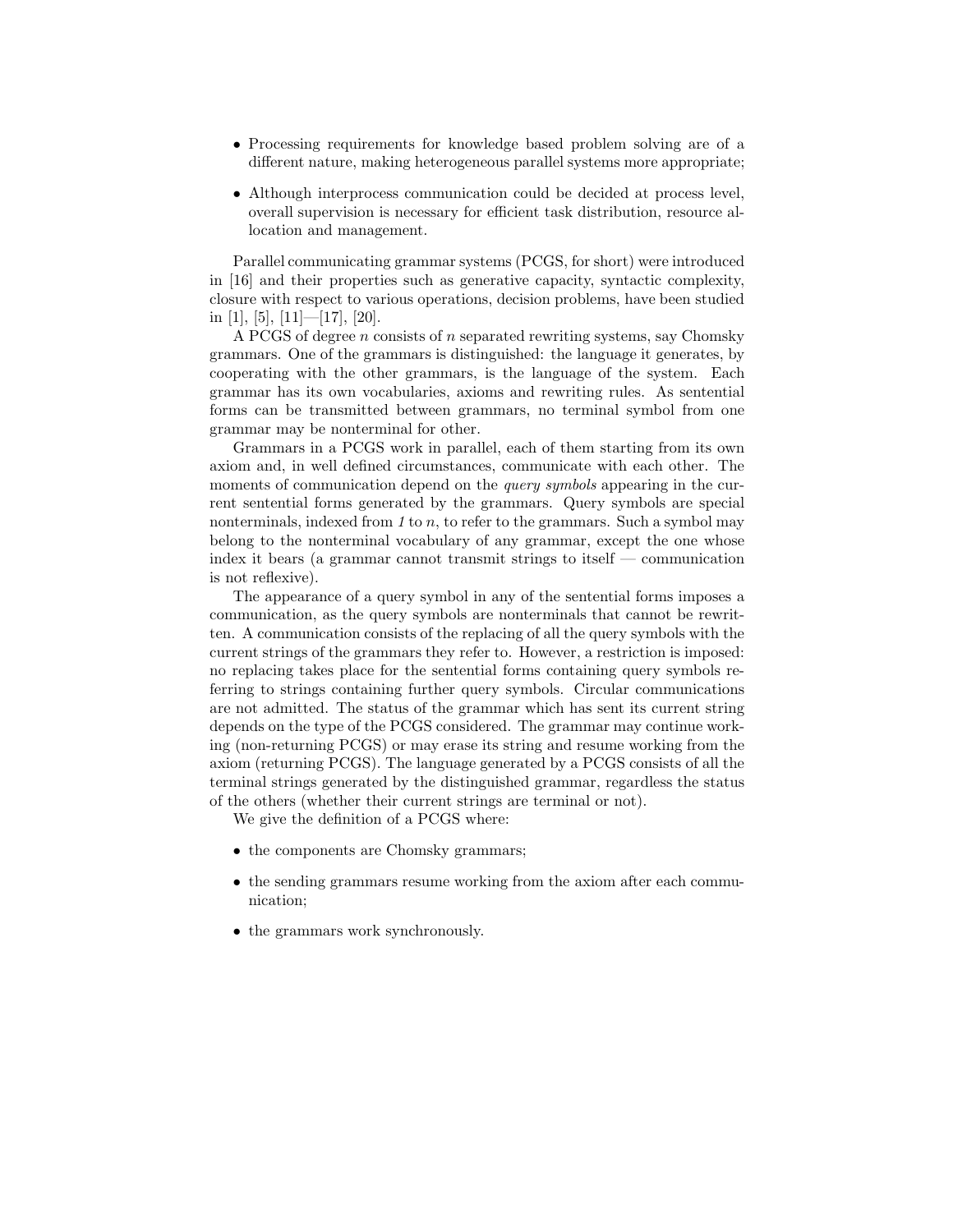**Definition 1** A PCGS of degree  $n, n \geq 1$  is an n-tuple

$$
\pi = (G_1, G_2, \ldots, G_n)
$$

where each  $G_i$  is a Chomsky grammar,  $G_i = (V_{N,i}, V_{T,i}, S_i, P_i), 1 \leq i \leq n$ , such that  $V_{N,i} \bigcap V_{T,j} = \emptyset$  for all  $i, j \in \{1, 2, ..., n\}$ , and there is a set  $K \subseteq$  $\{Q_1, Q_2, \ldots, Q_n\}, \text{ of query symbols, } K \subseteq \bigcup_{i=1}^n V_{N,i}.$ 

**Definition 2** A configuration in a PCGS of degree n is an n-tuple  $(x_1, \ldots, x_n)$ where  $x_i \in V_{G,i}^*$   $(V_{G,i} = V_{T,i} \bigcup V_{N,i})$ , for all  $1 \leq i \leq n$ .

Depending on the context, we name "component  $i$ " either the grammar  $G_i$  or its string  $x_i \in V_{G,i}^*$  in the current configuration. If x is a string over an alphabet V and  $V' \subseteq V$ ,  $|x|_{V'}$  denotes the number of occurrences of letters of V' in x.

**Definition 3** For two configurations  $(x_1, x_2, \ldots, x_n)$ ,  $(y_1, y_2, \ldots, y_n)$  in a PCGS  $\pi=(G_1,\ldots,G_n),$  we write

$$
(x_1, x_2, \ldots, x_n) \Longrightarrow (y_1, y_2, \ldots, y_n)
$$

if one of the next two cases holds:

- (i)  $|x_i|_K = 0$  for all  $i, 1 \leq i \leq n$ , and for each  $i, 1 \leq i \leq n$ , we have either  $x_i \Longrightarrow y_i$  in the grammar  $G_i$ , or  $x_i \in V_{T,i}^*$  and  $x_i = y_i$ ;
- (ii) there is an  $i, 1 \leq i \leq n$ , such that  $|x_i|_K > 0$ ; then for each such i we write  $x_i = z_1 Q_{i_1} z_2 Q_{i_2} \dots z_t Q_{i_t} z_{t+1}, t \geq 1$ , with  $z_j \in V_{G,i}^*, |z_j|_K = 0$ ,  $1 \leq j \leq t+1$ ; if  $|x_{i_j}|_K = 0, 1 \leq j \leq t$ , then  $y_i = z_1 x_{i_1} z_2 x_{i_2} \dots z_t x_{i_t} z_{t+1}$ and  $y_{i_j} = S_{i_j}, 1 \leq j \leq t$ ; when, for some  $j, 1 \leq j \leq t, |x_{i_j}|_K \neq 0$ , then  $y_i = x_i$ ; for all the remaining indexes r, we put  $y_r = x_r$ .

A derivation consists of rewriting steps (i) and communication steps (ii). If no query symbol appears in any of the components, we perform a rewriting step which consists of a rewriting step performed synchronously in each of the grammars. If one of the components is a terminal string, it is left unchanged while the others are performing the rewriting step. If in one of the components none of the nonterminals can be rewritten any more, the derivation is blocked.

If in any of the components a query symbol is present, a communication step is performed. It consists of the replacing of all the occurrences of query symbols with the components they refer to, providing these components do not contain further query symbols. More exactly, a component is modified only when all its occurrences of query symbols refer to strings without query symbols. In a communication operation, the communicated strings replace the corresponding query symbols (we say that the query symbols are satisfied in this way). After the communication, the sending grammars resume working from the axiom. If some query symbols are not satisfied in this step, they may be satisfied in one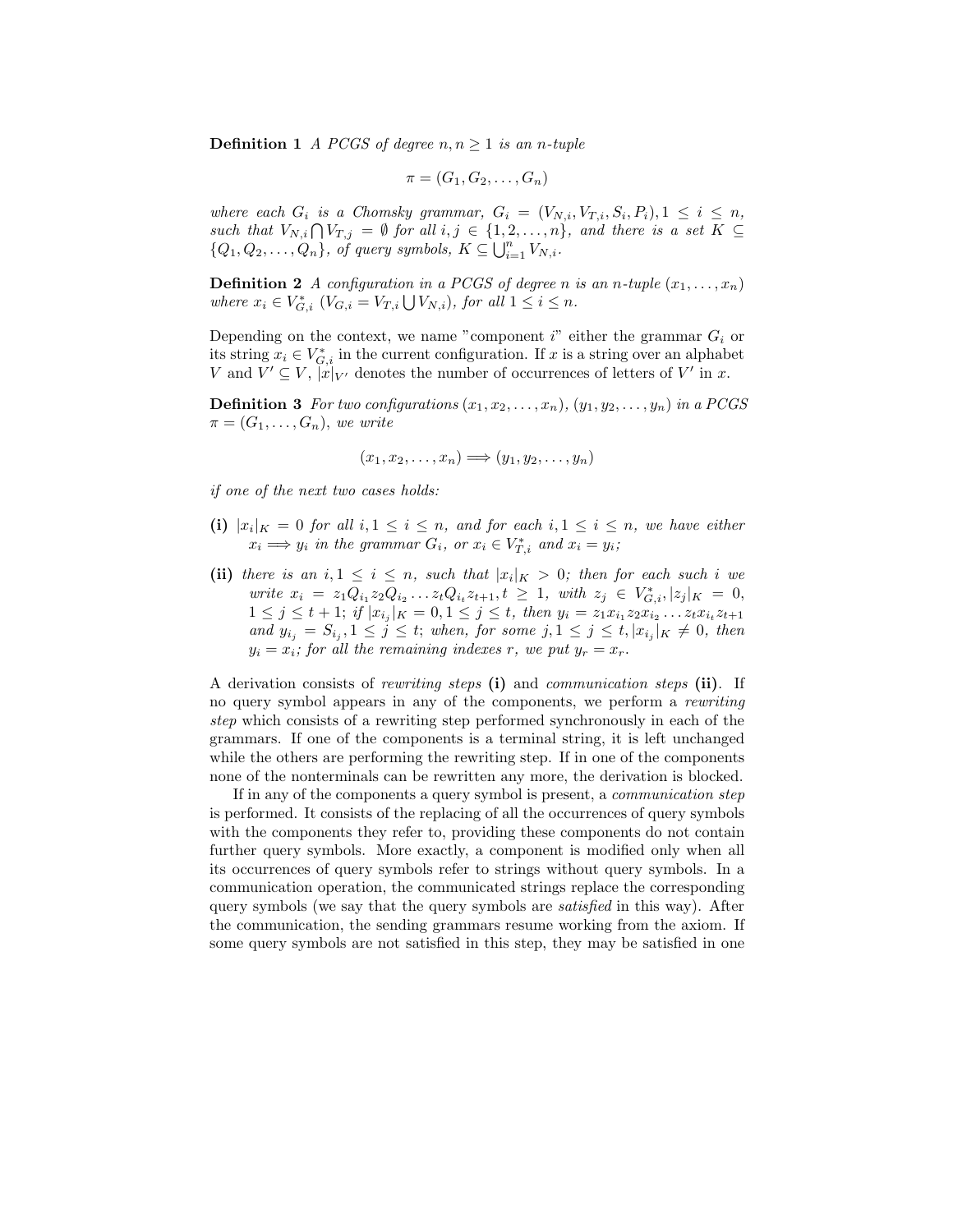of the next ones. Communication steps are performed until no more query symbols are present. No rewriting is allowed if a query symbol occurs in one of the components of the configuration. Therefore, if circular queries emerge, the derivation is blocked.

**Definition 4** The language generated by the PCGS  $\pi = (G_1, \ldots, G_n)$  is :

 $L(\pi) = \{ \alpha \in V^*_{T,1} | (S_1, S_2, \ldots, S_n) \Longrightarrow^* (\alpha, \beta_2, \beta_3, \ldots, \beta_n), \beta_i \in V^*_{G,i}, 2 \leq i \leq n \}.$ 

If we impose the restriction that only the first grammar may ask for strings generated by the others, that is  $K \bigcap \bigcup_{i=2}^{n} V_{N,i} \big) = \emptyset$ , we say that  $\pi$  is a *centralized* PCGS; in contrast, the unrestricted case is called non-centralized.

Moreover, the above definitions refer to returning PCGS's (after communicating, each component whose string has been sent to another component returns to axiom). A PCGS is non-returning if in the point (ii) of the definition we remove the following words: "and  $y_{i_j} = S_{i_j}$ ,  $1 \leq i \leq t$ ". That means, after communicating, the grammar  $G_{i_j}$  does not return to  $S_{i_j}$ , but continues to process the current string.

A PCGS is said to be regular, context-free, context-sensitive, λ-free etc. when all the component grammars  $G_1, \ldots, G_n$  are of these types. Depending on the context,  $REG, LIN, CF, CS, RE$  denote the classes of  $\lambda$ -free regular,  $\lambda$ -free linear, λ-free context-free, context-sensitive, recursively enumerable grammars, or the family of languages generated by them. If the subscript  $\lambda$  is added, we are referring to such grammars which contain  $\lambda$ -rules. Let X be one of the above mentioned classes of grammars. We denote by  $PC_n(X)$  the family of languages generated by non-centralized returning PCGS's of type  $X$ , of degree at most  $n, n \geq 1$ ; when centralized PCGS's are used, the corresponding families are denoted  $CPC_n(X)$ . When non-returning PCGS's are considered, we denote the families  $NPC_n(X)$ ,  $NCPC_n(X)$ . Denote also

$$
PC(X) = \bigcup_{n \ge 1} PC_n(X)
$$

and similarly for CPC, NPC, NCPC (the families of languages generated by PCGS's of given types, of arbitrary degree).

**Example 1** Let  $\pi = (G_1, G_2, G_3)$  where

$$
G_1 = (\{S_1, B, B_1, Q_2\}, \{a\}, S_1, \{S_1 \longrightarrow aB, S_1 \longrightarrow C_2, B_1 \longrightarrow B, B_1 \longrightarrow \lambda\})
$$
  
\n
$$
G_2 = (\{S_2, B, Q_1, Q_3\}, \{a\}, S_2, \{S_2 \longrightarrow Q_1, B \longrightarrow Q_3\})
$$
  
\n
$$
G_3 = (\{S_3, Q_1, B, B_1\}, \{a\}, S_3, \{S_3 \longrightarrow Q_1, B \longrightarrow B_1\}).
$$

A derivation according to  $\pi$  will have the following form:

$$
(S_1, S_2, S_3) \quad \Longrightarrow \quad (aB, Q_1, Q_1) \Longrightarrow (S_1, aB, aB) \Longrightarrow (Q_2, aQ_3, aB_1)
$$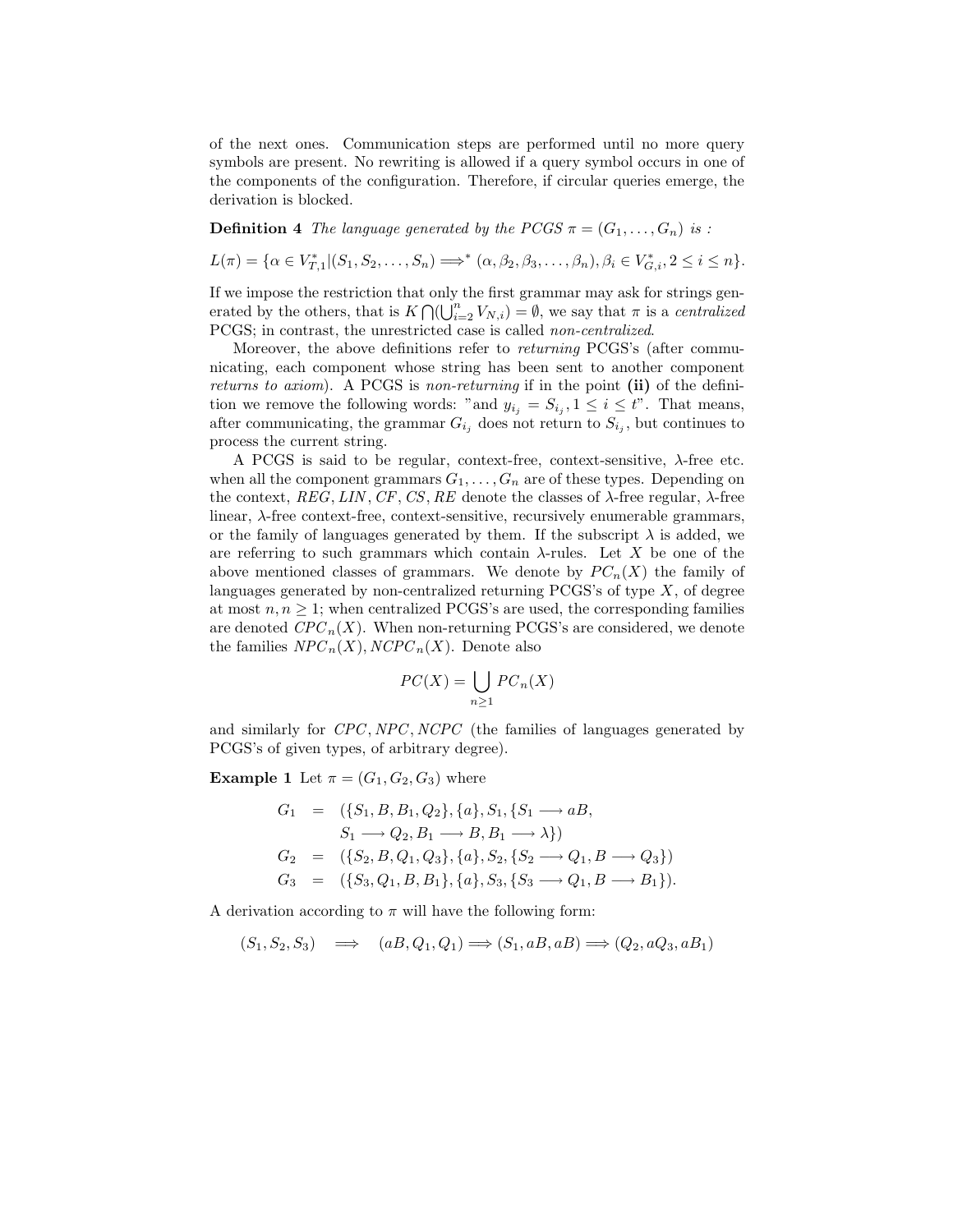$$
\Rightarrow (Q_2, a^2 B_1, S_3) \Rightarrow (a^2 B_1, S_2, S_3)
$$
  
\n
$$
\Rightarrow (a^2 B, Q_1, Q_1) \Rightarrow (S_1, a^2 B, a^2 B)
$$
  
\n
$$
\Rightarrow^* (a^{2^{n-1}} B, Q_1, Q_1) \Rightarrow (S_1, a^{2^{n-1}} B, a^{2^{n-1}} B)
$$
  
\n
$$
\Rightarrow (Q_2, a^{2^{n-1}} Q_3, a^{2^{n-1}} B_1) \Rightarrow (Q_2, a^{2^n} B_1, S_3)
$$
  
\n
$$
\Rightarrow (a^{2^n} B_1, S_2, S_3) \Rightarrow (a^{2^n}, Q_1, Q_1), \text{ for any } n \ge 1.
$$

We notice that if  $S_1 \longrightarrow aB$  is applied to a configuration  $(S_1, a^iB, a^iB)$  then the derivation is blocked:

$$
(S_1, a^i B, a^i B) \Longrightarrow (aB, a^i Q_3, a^i B_1) \Longrightarrow (aB, a^{2i} B_1, S_3),
$$

and  $B_1$  cannot be rewritten in  $G_2$ . The same thing happens if we apply the rule  $S_1 \longrightarrow Q_2$  to the configuration  $(S_1, S_2, S_3)$ . We conclude that

$$
L(\pi) = \{a^{2^n} | n \ge 1\},\
$$

where  $\pi$  is a non-centralized returning regular PCGS of degree 3.

**Example 2** Consider following centralized non-returning regular PCGS  $\pi$  =  $(G_1, G_2)$  where,

$$
G_1 = (\{S_1, S_2, Q_2\}, \{a, b, c\}, S_1, \{S_1 \longrightarrow aS_1, S_1 \longrightarrow aQ_2, S_2 \longrightarrow cQ_2, S_2 \longrightarrow c\})
$$
  
\n
$$
G_2 = (\{S_2\}, \{b\}, S_2, \{S_2 \longrightarrow bS_2\})
$$

The derivations in  $\pi$  are of the following form:

$$
(S_1, S_2) \implies (a^k S_1, b^k S_2) \implies (a^{k+1} Q_2, b^{k+1} S_2)
$$
  
\n
$$
\implies (a^{k+1} b^{k+1} S_2, b^{k+1} S_2) \implies (a^{k+1} b^{k+1} c Q_2, b^{k+2} S_2)
$$
  
\n
$$
\implies (a^{k+1} b^{k+1} c b^{k+2} S_2, b^{k+2} S_2)
$$
  
\n
$$
\implies (a^{k+1} b^{k+1} c b^{k+2} c b^{k+3} \dots c b^{k+j} c, b^{k+j} S_2),
$$

that is

$$
L(\pi) = \{a^n b^n cb^{n+1}c \dots cb^{n+j}c|n \ge 1, j \ge 0\}
$$

which is a non-context-free language.

As the above examples show, the generative capacity of PCGS's is much larger than that of the corresponding rewriting components: a PCGS with two or three regular grammar components can generate non-context-free languages. This indicates that an increase of the number of components adds generative power, that is, parallelism and communication are indeed useful. It has been proved in [20] that the hierarchy of classes of languages generated by regular returning PCGS's is infinite, where one class is determined by the number of components. For the centralized case, the proof uses the following auxiliary result: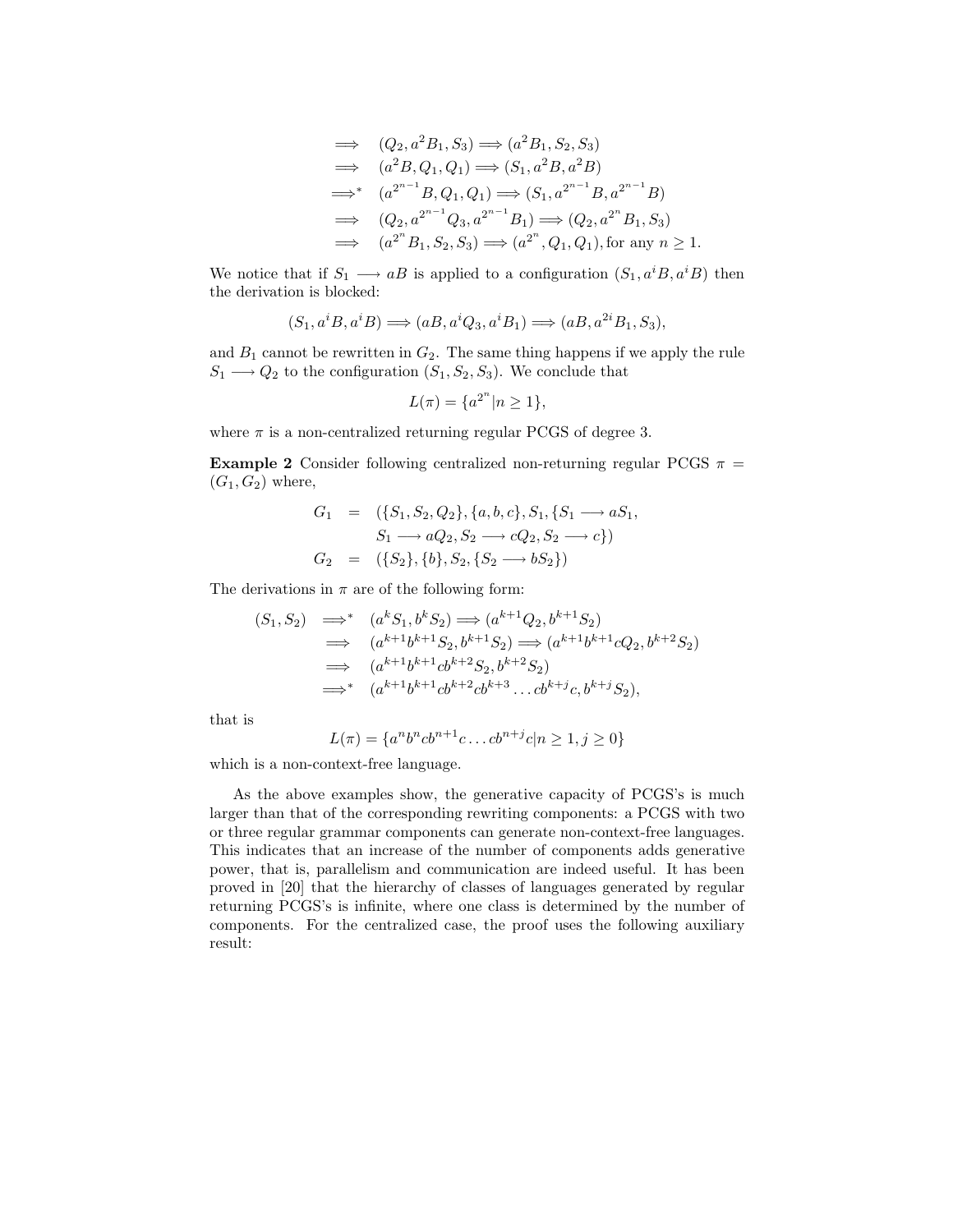**Lemma 1** (Pumping lemma) Let L be a language in  $CPC_n(REG)$ . There exists a natural number N such that every word  $\alpha$  in L satisfying  $|\alpha| > N$  can be decomposed as

$$
\alpha = \alpha_1 \beta_1 \alpha_2 \beta_2 \dots \alpha_m \beta_m \alpha_{m+1}
$$

where  $1 \leq m \leq n, \beta_i \neq \lambda$  for  $1 \leq i \leq m$  and the word

$$
\alpha_1 \beta_1^k \alpha_2 \beta_2^k \dots \alpha_m \beta_m^k \alpha_{m+1}
$$

is in L for all  $k \geq 0$ .

However, for the noncentralized case a direct example has to be used as, due to example 1, a similar lemma cannot be proved. For the context-sensitive case we have no hierarchy as it has been proved in [1] that

$$
CS = CPC_n(CS) = CPC(CS) = NCPC_n(CS) = NCPC(CS), n \ge 1.
$$

Relations between classes of languages generated by PCGS's and other language families:

- $CPC_n(REG), NCPC_n(REG)$  are incomparable with LIN for  $n \geq 2$ ,
- $CPC_n(REG), NCPC_n(REG)$  are incomparable with CF for  $n \geq 3$ ,
- $CPC_2(REG) \subset CF$ , strict inclusion,
- each language in  $CPC(REG)$ ,  $CPC(LIN)$  is semi-linear,
- the families  $NPC_2(REG)$ ,  $NCPC_2(REG)$ ,  $PC_3(REG)$ ,  $CPC_3(CF)$  contain non-semi-linear languages,
- $CPC<sub>2</sub>(REG)$  contains languages which are not linear simple matrix,
- $CPC_2(CF)$  contains languages which are not simple matrix (see [19] for definitions).

We have discussed so far only the increase in the generative power obtained by means of parallelism, without paying attention to the degree of communication. The parameter com has been introduced and studied in [14], [17], as a measure of communication.

**Definition 5** Consider a PCGS  $\pi$  and a derivation in  $\pi$ :

$$
D: (S_1, S_2, \ldots, S_n) \Longrightarrow (w_{1,1}, w_{1,2}, \ldots, w_{1,n}) \Longrightarrow (w_{2,1}, w_{2,2}, \ldots, w_{2,n}) \Longrightarrow^* (w_{k,1}, w_{k,2}, \ldots, w_{k,n})
$$

Denote:

com
$$
((w_{i,1}, w_{i,2}, \ldots, w_{i,n})) = \sum_{j=1}^{n} |w_{i,j}|_K
$$
  
com $(D) = \sum_{i=1}^{k} com((w_{i,1}, w_{i,2}, \ldots, w_{i,n}))$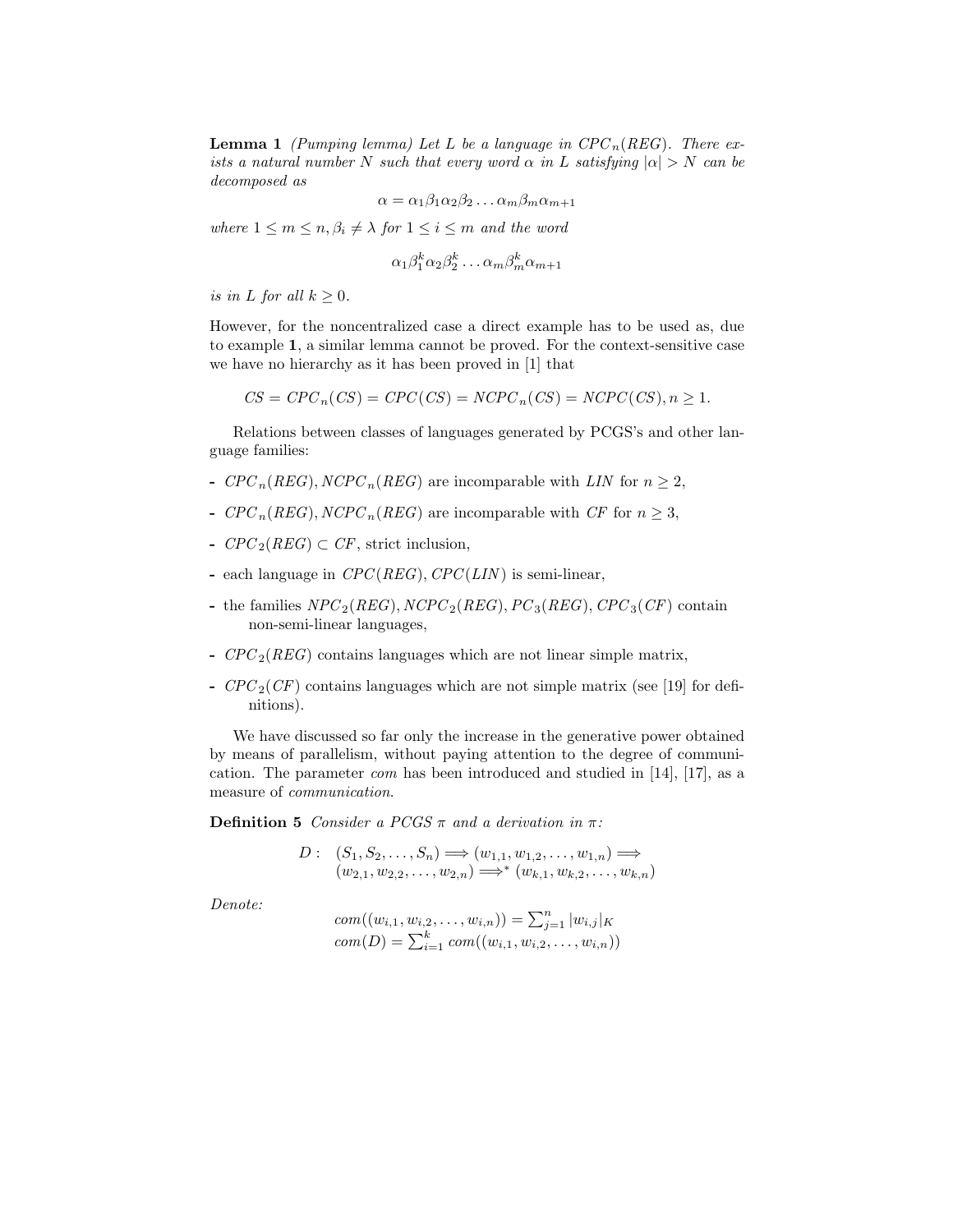For  $x \in L(\pi)$  define

$$
com(x, \pi) = min \{ com(D) | D : (S_1, S_2, \dots, S_n) \Longrightarrow^* (x, \alpha_2, \dots, \alpha_n) \}.
$$

Then,

$$
com(\pi) = sup\{com(x, \pi)|x \in L(\pi)\},\
$$

and, for a language L and a class  $X, X \in \{PC, CPC, NPC, NCC\}$ ,

$$
com_X(L) = inf\{com(\pi)|L = L(\pi), \pi \in X\}.
$$

The parameter com evaluates the total number of query symbols appearing in a derivation. We consider only centralized returning PCGS's, hence we do not specify the class X of PCGS's and write *com* for  $com_{CPC}$ . The following theorem states that the increase of communication influences the generative power:

**Theorem 1**  $CPC_n(REG) \subset PC_n(REG), n \geq 1$ , strict inclusion.

A more general result, which shows the impact of the parameter com is:

**Theorem 2** If  $\pi$  is a regular (centralized or noncentralized) returning PCGS such that  $com(\pi) = 1$ , then  $L(\pi)$  is context-free.

As example 1 indicates, regular PCGS's can generate also non-context-free languages, therefore in this case only the communication has caused the increase in generative capacity.

Another interesting characteristic which, as parallelism and communication, can modify the power of a PCGS is the synchronization. Until now, we have only considered synchronized derivations in a PCGS, that is, each grammar uses exactly one rule in a derivation step, the only components which may "wait" being the terminal ones. What about the case when the grammars may wait without restrictions? The problem has been raised by J.Hromkovic (Bratislava) during IMYCS'88, Smolenice, and studied in [11]. Formally, for defining an unsynchronized derivation in a PCGS  $\pi$ , we replace the condition (i) in the definition 3 by:

(i)  $|x_i|_K = 0, 1 \le i \le n$ , and for each  $i, 1 \le i \le n$  we have either  $x_i \Longrightarrow y_i$  in the grammar  $G_i$  or  $x_i = y_i$  (in a non-communication step, each grammar may either use a rule or wait).

We denote by  $L_u(\pi)$  the languages generated in this way.

Example 3 Consider the centralized, non-returning unsynchronized contextfree PCGS  $\pi = (G_1, G_2)$  with

$$
G_1 = (\{S_1, Q_2\}, \{a, b\}, \{S_1 \longrightarrow Q_2 Q_2 Q_2\})
$$
  
\n
$$
G_2 = (\{S_2\}, \{a, b\}, S_2, \{S_2 \longrightarrow aS_2, S_2 \longrightarrow b\})
$$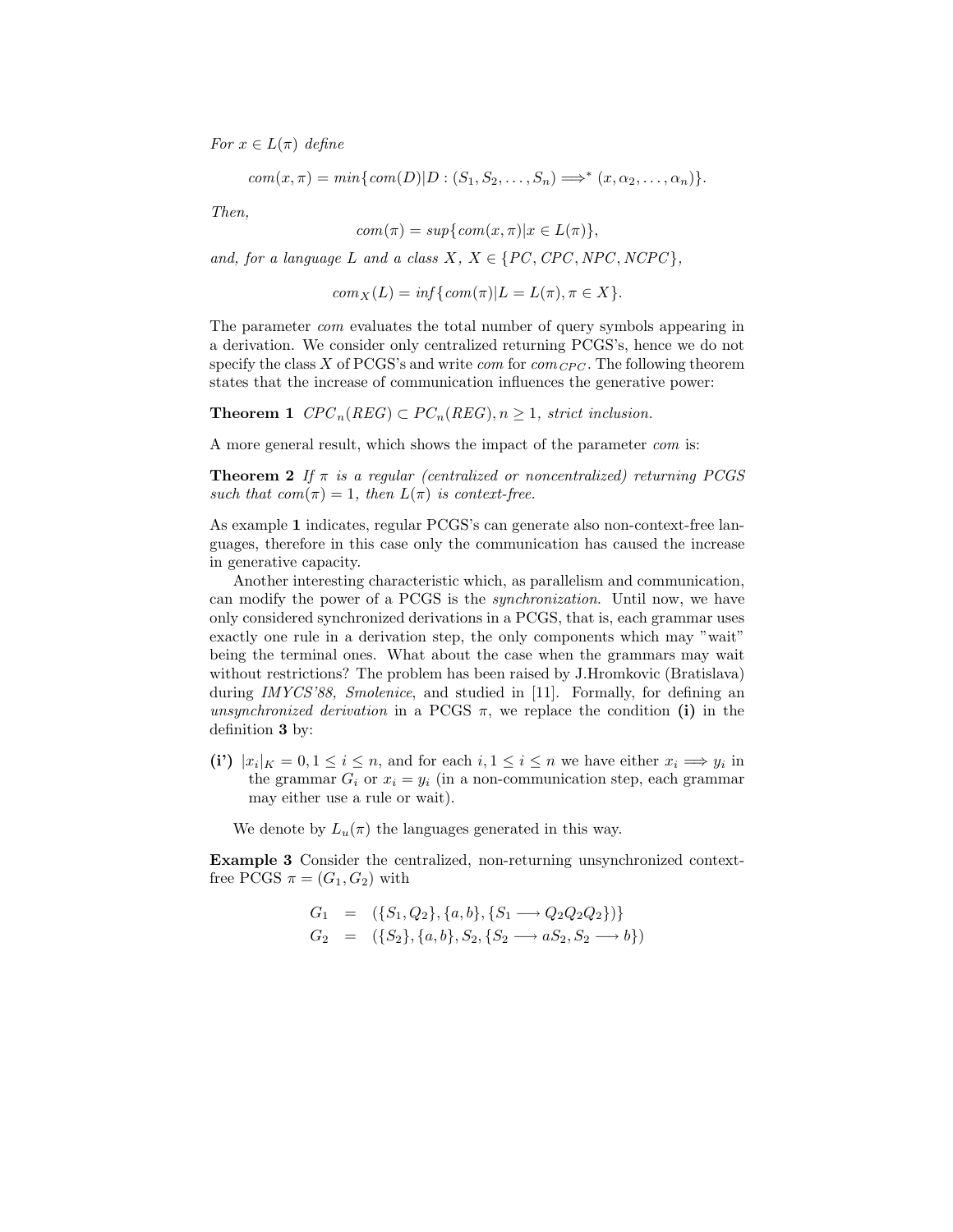Each terminal derivation in  $\pi$  must contain a step where the rule  $S_1 \longrightarrow Q_2 Q_2 Q_2$ is used in  $G_1$ . This means a communication step must follow, which will communicate to  $G_1$  a terminal string in  $G_2$  ( $G_1$  cannot rewrite the symbol  $S_2$ ). Therefore,

$$
L_u(\pi) = \{a^nba^nba^n b|n \ge 0\}
$$

which is not a context-free language.

As to be expected, the synchronization is useful, the unsynchronized PCGS's are strictly weaker than the synchronized ones of the same type. An extreme situation is that unsynchronized regular and linear centralized returning PCGS's can be simulated by usual regular and linear grammars, respectively.

We end the considerations about the generative capacity of PCGS's considering such systems which have L systems as components. They combine the local parallelism at string-rewriting level with the parallelism at component level. The definition of an L system PCGS is obvious (similar to the definitions of grammar PCGS's, with the derivation in the L-sense [18]).

As in the case of grammar PCGS's, the generative power of PCGS's with Lcomponents is larger than that of the corresponding type of components. This has been proved in [15] for OL, DOL, EOL, EDOL, TOL, DTOL, EDTOL, ETOL systems. For instance, a PCGS with two DTOL components can generate languages which are not ETOL, the largest family of interactionless L languages.

**Example 4** Consider the returning PCGS  $\pi = (G_1, G_2)$  where

$$
G_1 = (\{a, b, c, d, e, Q_2\}, ec, \{\{e \longrightarrow ec, c \longrightarrow c\}
$$
  

$$
\{e \longrightarrow d, c \longrightarrow Q_2\}\})
$$
  

$$
G_2 = (\{a, b\}, a, \{\{a \longrightarrow ab, b \longrightarrow b\}\})
$$

The derivations in  $\pi$  are of the following form:

$$
(ec, a) \implies (ec^{k+1}, ab^k) \implies (dQ_2^{k+1}, ab^{k+1}) \implies
$$

$$
(d(ab^{k+1})^{k+1}, a), k \ge 0.
$$

Therefore,

$$
L(\pi) = \{ec^n | n \ge 1\} \bigcup \{d(ab^n)^n | n \ge 1\},\
$$

which is not an ETOL language.

However, the EDOL PCGS's cannot generate languages not in EDTOL. This result says that, in the deterministic case, the parallel work of EOL systems can be simulated by tables, also deterministic.

In general it seems to be hard to say something about closure properties of languages generated by PCGS's because, on the one hand, it is not easy to prove positive results and, on the other hand, no languages not in  $CPC(CF)$ ,  $PC(CF)$ and other such families are known. In [1], [17] it has been proved that the family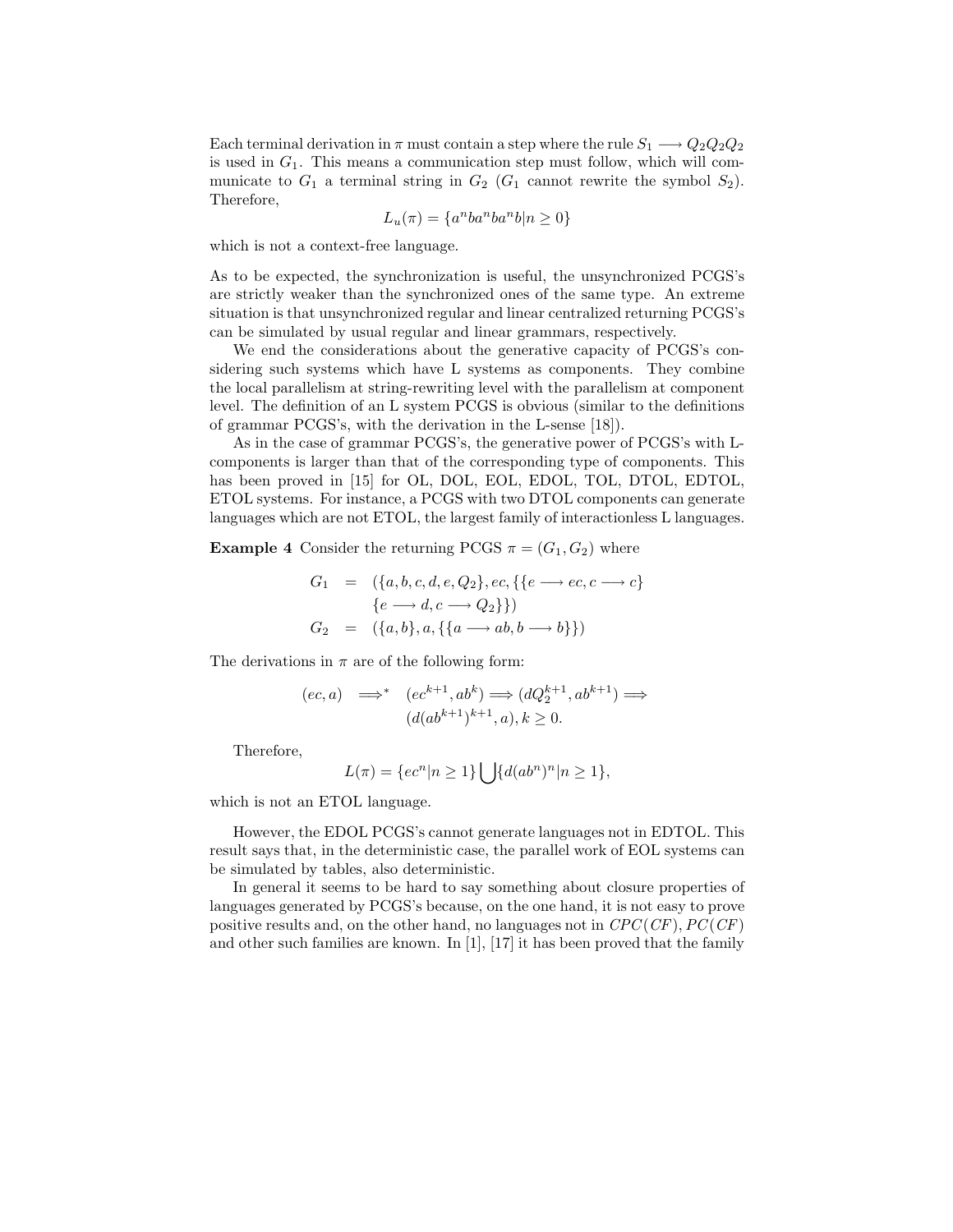$PC(CF)$  is closed under union, concatenation, Kleene closure, substitution by λ-free context-free languages, and intersection by regular sets. The families  $PC(LIN)$ ,  $NPC(LIN)$  are closed under union. The family  $PC(CF<sub>\lambda</sub>)$  is a full AFL.

As concerning the decidability results, it is shown in [1] that:

- it is undecidable if an arbitrarily given context-free PCGS generates a context-free (or right-linear simple matrix or simple matrix) language;
- the emptiness and the finiteness problems are decidable for linear centralized returning PCGS's.

The syntactic complexity measures var (number of nonterminals), prod (number of productions), symb (the sum of the lengths of the right-sides of the productions) defined in [6], [7] for context-free grammars were generalized for context-free PCGS's in [14]. Concerning the measure com, it has been proved that it is a connected measure (for each  $n \geq n_0, n_0$  a given constant, there exists an  $L_n$  such that  $com(L_n) = n$ ) over CPC(CF). Obviously, the parameters var , prod, symb can be computed for an arbitrary PCGS by a simple counting. The situation is different for the measure *com* due to its *dynamical* character (it is evaluated on an infinite set, namely, that of all possible derivations). Therefore, it has been shown that:

Theorem 3 For an arbitrarily given context-free centralized returning PCGS  $\pi$ , com( $\pi$ ) and com( $L(\pi)$ ) cannot be algorithmicaly computed.

**Theorem 4** It is not decidable whether  $com(\pi) = com(L(\pi))$ , for an arbitrarily given context-free, centralized, returning  $PCGS \pi$ .

**Theorem 5** Let us assume that  $\pi$  is a regular (linear) returning, non-centralized PCGS. If  $com(\pi) < \infty$  then  $L_u(\pi) \in REG$  (LIN, respectively).

The measure *com* is incompatible with each of the measures  $var, prod, symbol$ (they cannot be simultaneously minimized).

Another complexity parameter is time:

**Definition 6** Given a grammar  $G = (V_N, V_T, S, P)$  and a derivation  $D : S \implies$  $w_1 \Longrightarrow \ldots \Longrightarrow w_n$  we put time(D) = n and, for  $x \in L(G)$ ,

 $time_G(x) = min{time(D)|D: S \implies x \text{ in } G}.$ 

A mapping  $time_G : L(G) \longrightarrow \mathbb{N}$  is obtained in this way. A similar definition holds for any type of generative devices, including PCGS's (both the rewriting and the communication steps are counted).

The following result [17] shows that in generating a linear language using a PCGS instead of a grammar, any linear speed-up can be obtained. Moreover the syntactic complexity of the obtained PCGS is not too big.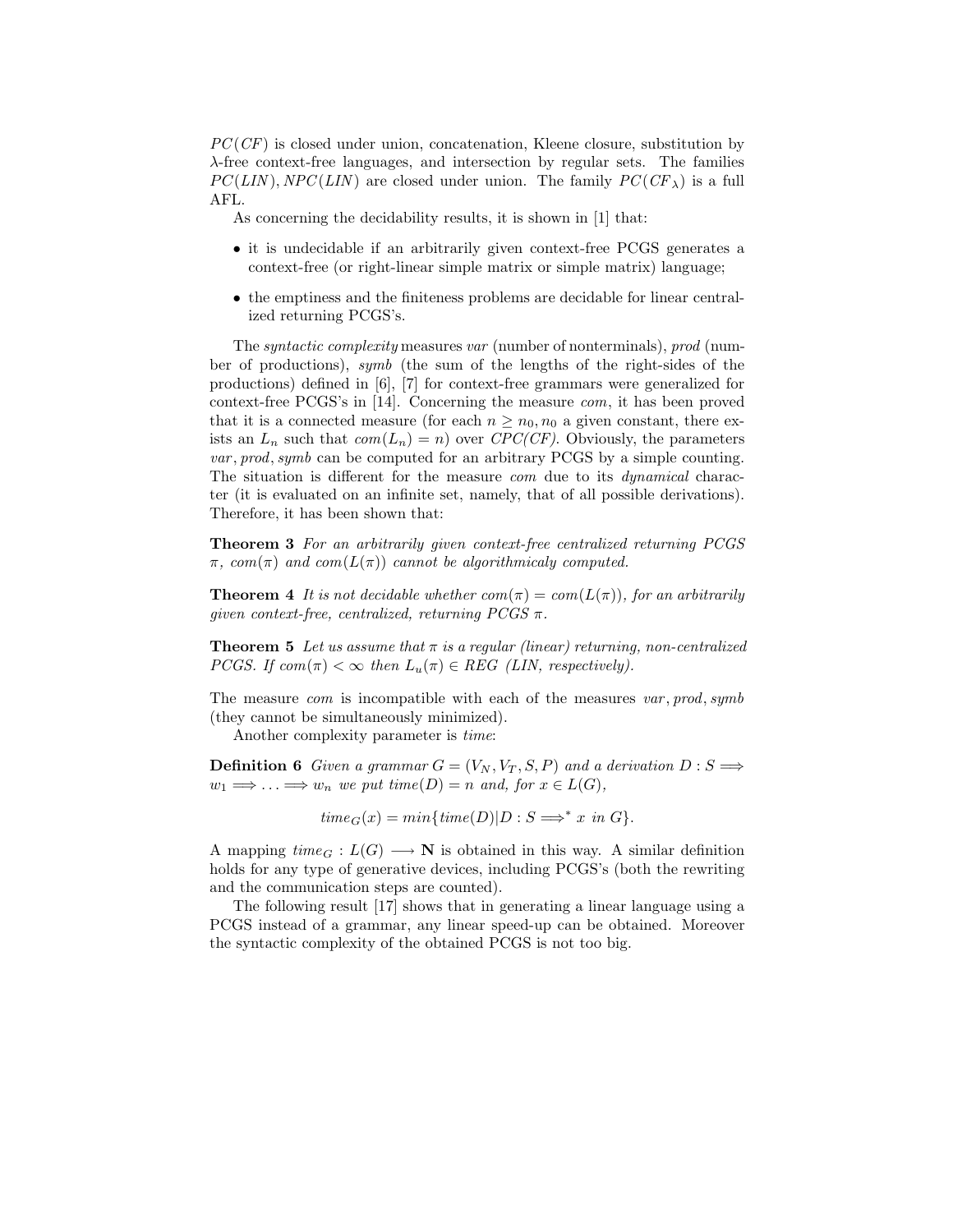**Theorem 6** Let  $L$  be an infinite linear language and  $G$  a linear grammar such that  $L = L(G)$ ,  $var(G) = p$ . For each given natural number t there is a centralized (returning or non-returning) linear PCGS such that  $L = L(\pi)$  and

$$
var(\pi) = var(G) + pt
$$
  
\n
$$
prod(\pi) = prod(G) + p(t+1)
$$
  
\n
$$
symb(\pi) = symbol(G) + 3p(t+1)
$$

and, for each  $x \in L(G)$  we have

 $time_\pi(x) < (1/t)time_G(x) + 3t.$ 

Recently, in [21], a new type of PCGS's has been investigated. The components of such PCGS's are placed in the vertices of a given communication graph, and only the communications on the edges of this graph are possible.

Denote by  $x-PCGS_n$  the class of PCGS's of degree n whose communication graph is of type x, where  $x \in \{C(\text{entralized})\}$ , directed acyclic graph (dag), tree, two-way array, one-way array, two-way ring, one-way ring}. Moreover, denote by  $\mathcal{L}(x - PCGS_n)$  the family of languages generated by  $x - PCGS$ 's of degree n whose communication graph is of type  $x$ , where  $x$  is as before.

If x denotes one of the above communication graphs,  $x - PCGS_n(f(m))$  will denote the class of PCGS's with communication graph of shape x and using at most  $f(m)$  communication steps to generate any word of length m. (Note that  $0 \le f(m) \le m$ ). As above,  $\mathcal{L}(x - PCGS_n(f(m)))$  will denote the family of languages generated by PCGS's of this type.

In [21], the descriptional complexity (communication structure) and the computational complexity (number of communications) of such PCGS's are investigated. Several hierarchies resulting from these complexity measures and some relations between the measures are established. Namely, the following hierarchies are proved to be infinite:

$$
\begin{aligned}\n\{\mathcal{L}(\text{one-way ring} - PCGS_n)\}_{n \geq 1}, \\
\{\mathcal{L}(\text{two-way ring} - PCGS_n)\}_{n \geq 1}, \\
\{\mathcal{L}(\text{two-way array} - PCGS_n)\}_{n \geq 1}, \\
\{\mathcal{L}(\text{dag} - PCGS_n)\}_{n \geq 1}, \\
\{\mathcal{L}(\text{tree} - PCGS_n)\}_{n \geq 1}, \\
\end{aligned}
$$

Moreover, for any function  $f : \mathbf{N} \longrightarrow \mathbf{N}$ ,  $f(n) \notin \Omega(n)$ , and any  $m \in \mathbf{N}$ ,  $m \geq 2$ , we have:

 $\mathcal{L}$ (one-way array –  $PCGS_m(f(n)) \subset \mathcal{L}$ (one-way array- $PCGS_m(n)$ ),  $\mathcal{L}(\mathrm{C} - PCGS_m(f(n)) \subset \mathcal{L}(\mathrm{C} - PCGS_m(n)),$  $\mathcal{L}(\text{tree} - PCGS_m(f(n)) \subset \mathcal{L}(\text{tree} - PCGS_m(n)),$ 

and for any positive integer k and any  $x \in \{C$ , tree, one-way array} we have:

$$
\mathcal{L}(x - PCGS_{k+1}(k-1)) \subset \mathcal{L}(x - PCGS_{k+1}(k)),
$$
  

$$
\cup_{m \in N} \mathcal{L}(x - PCGS_m(k-1)) \subset \cup_{m \in N} \mathcal{L}(x - PCGS_m(k)).
$$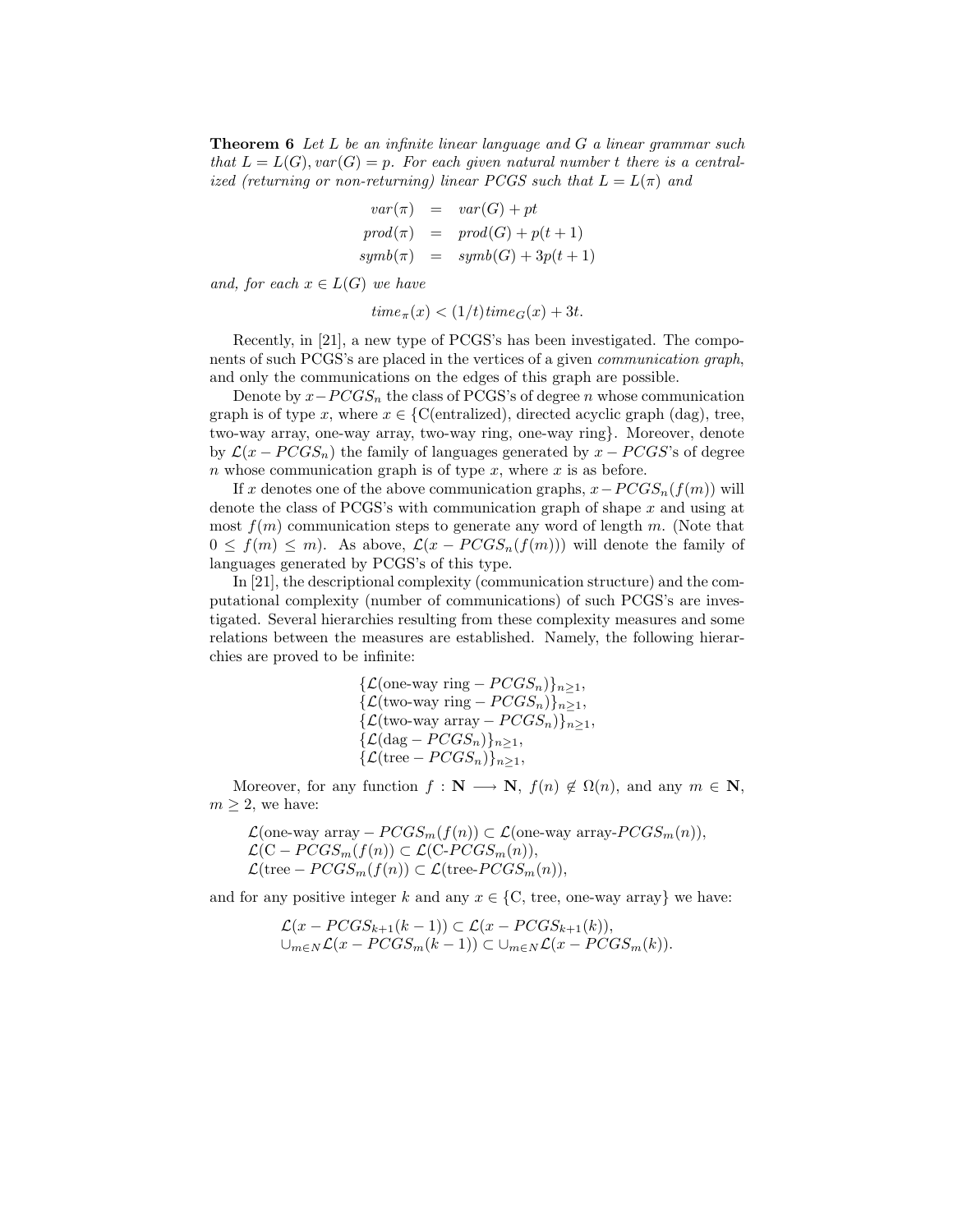The results are obtained due to the development of two lower-bound proof techniques for PCGS. The first one is a generalization of pumping lemmas from classical formal language theory and the second one reduces the lower bound problem for some PCGS's to the proof of lower bounds on the number of reversals of certain sequential computing models.

As the study of PCGS's is just starting, a wealth of questions remain to be investigated. Many specific problems have remained open as regards the generative capacity, the closure properties, complexity, etc. We list here some of them:

- Are the hierarchies induced by the degree of context-free PCGS's infinite?
- What is the relation between CS and  $CPC(CF_{\lambda})$ ?
- Are the inclusions  $CPC_n(CF) \subseteq CPC_n(CF_\lambda), n \geq 1$ , proper?
- Are the inclusions  $CPC_n(X) \subseteq PC_n(X)$  proper for  $X \in \{CF, CF_{\lambda}\}$ ?
- Is it decidable whether, for an arbitrary regular PCGS  $\pi$  we have  $com(\pi)$  =  $com(L(\pi))$  ?

The following extentions of PCGS's suggest themselves rather naturally:

- the communication is not only by *request* but also by *command*. That is, under certain circumstances, a grammar could impose the sending of its string to another grammar;
- further restrictions are imposed on the strings that may be communicated or on the strings of a final configuration (for example, we can impose that all are terminal strings);
- the parallelism is partial. According to a time dependent control structure, only some of the components work in parallel, the others being in a waiting status;
- the PCGS has any type of rewriting systems as components. In fact, in [1] the study of pure grammar  $([19])$  and contextual grammar  $([10])$  PCGS's has already been initiated;
- the components of the PCGS are dynamic. That is, they change their set of rules in a dynamic way during a derivation, commanded by a control structure;
- the PCGS is not homogeneous, but consists of rewriting systems of different types, clustered upon the functions they have to perform.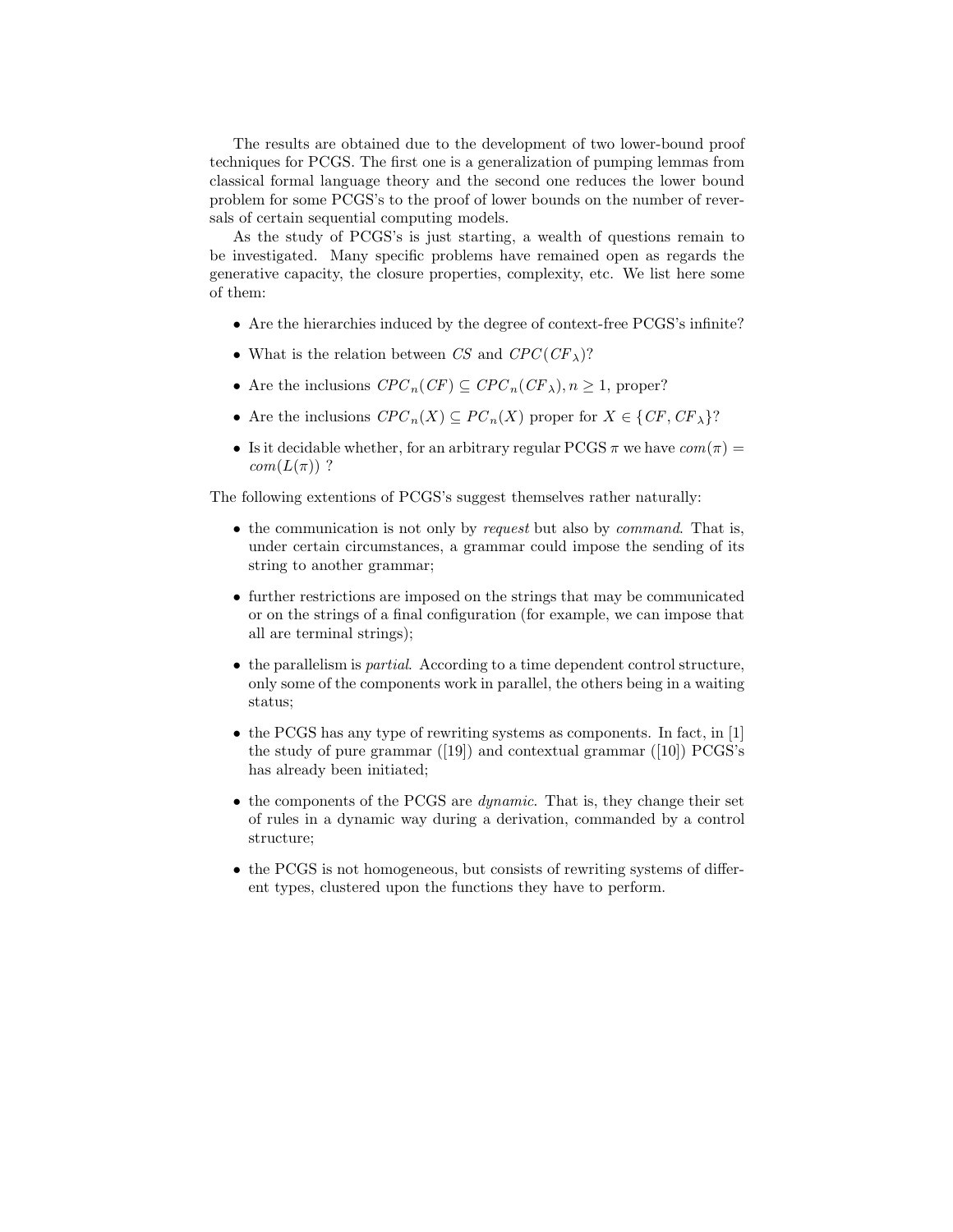## References

- [1] E.Csuhaj-Varju,J.Dassow,J.Kelemen,Gh.Păun. Grammar Systems. (to appear).
- [2] E.Csuhaj-Varju, J.Kelemen. Cooperating grammar systems: a syntactical framework for blackboard model of problem solving. AI Control Syst. of Robots (Ed.I.Plander), Elsevier Sci.Publ. (1989).
- [3] K.Culik, J.Gruska, A.Salomaa. Systolic trellis automata. International Journal of Computer Mathematics 15, 16 (1984).
- [4] J.Dassow,Gh.Păun. Regulated Rewriting in Formal Language Theory. Akademie-Verlag, Berlin (1989), Springer-Verlag, Berlin (1990).
- [5] I.Georgescu, Gh.Păun, L.Santean. Parallel communicating grammar systems—a grammatical approach to parallel processing. Res. Rep. 14- 89,Institute for Informatics, Bucharest (1989).
- [6] J.Gruska. On a classification of context-free languages, Kybernetica 1,3 (1967).
- [7] J.Gruska. Descriptional complexity of context-free languages, Proc. MFCS'73, High Tatras (1973).
- [8] C.A.R.Hoare. Communicating sequential processes. Comm.ACM 1,8(1978).
- [9] J.Kari. Games played on the plane: solitaire & cellular automata (The formal language theory column). *EATCS Bulletin* **40** (1990).
- [10] S.Marcus. Contextual grammars. Rev.Roumaine Math.Pures Appl. 14, 10(1969).
- [11] Gh.Păun. On the power of synchronization in parallel communicating grammar systems. Stud.Cerc.Matem.41, 3(1989).
- [12] Gh.Păun. Parallel communicating grammar systems: the context-free case. Found. Control Engineering 14 vol.1 (1989).
- [13] Gh.Păun. Non-centralized parallel communicating grammar systems. EATCS Bulletin 40(1990).
- [14] Gh.Păun. On the syntactic complexity of parallel communicating grammar systems. RAIRO/Th. Informatics (to appear).
- [15] Gh.Păun. Parallel communicating systems of L-systems. (to appear).
- [16] Gh.Păun, L.Santean. Parallel communicating grammar systems: the regular case. Ann. Univ. Buc. Ser. Mat.-Inform. 37, 2(1989).